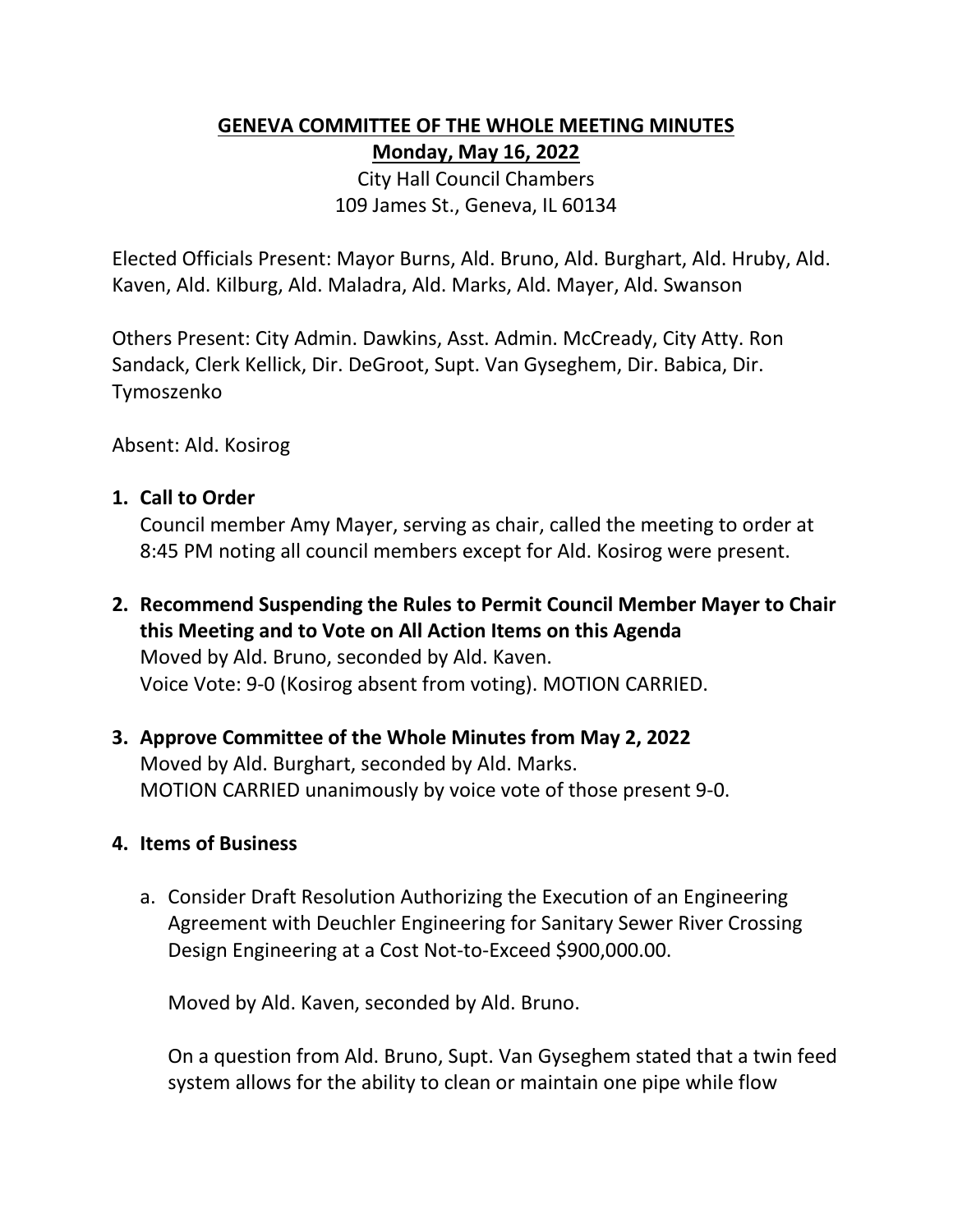through the other pipe. John Frerich of Deuchler Engineering agreed with the superintendent and stated additional benefits of the twin pipes. The plan is for two new pipes and to bring the junction box south instead of north of the bridge. There are still considerations in the design and will have to go through an extensive permitting process.

Ald. Kilburg noted that staff have reviewed the project but wondered how to answer residents asking why this has not been a competitive bid. Admin. Dawkins noted that both city code and state statute state that the City shall negotiate these contracts instead of bid them as with construction projects. Dir. Babica added that there is immense value in using one engineering firm on a project as opposed to switching to another. He noted that Deuchler is well known up and down the Fox River as well as to the Army Corps of Engineers.

Ald. Mayer asked about the screening building location. Supt. Van Gyseghem stated that the location would be located at the entrance to the wastewater plant itself. Currently there is only one building and the new one would be a separate stand-alone building. They hope that the pond stays, and it is the department's intention that it remain.

MOTION CARRIED unanimously by voice vote of those present 9-0.

b. Consider Draft Resolution Authorizing the Purchase of a Water Valve Exerciser from Macqueen Equipment in an Amount Not-to-Exceed \$24,890.00.

Moved by Ald. Bruno, seconded by Ald. Burghart.

On a question from Ald. Mayer, Supt. Van Gyseghem stated that this exerciser would be towed behind one of the City's utility vehicles.

MOTION CARRIED unanimously by voice vote of those present 9-0.

c. Consider Draft Resolution Authorizing Execution of an Acceptance Letter for IDOT Municipal Sidewalk and Shared-Use Path ADA/Public Right of Way Accessibility Guidelines at 33W300 IL Route 38.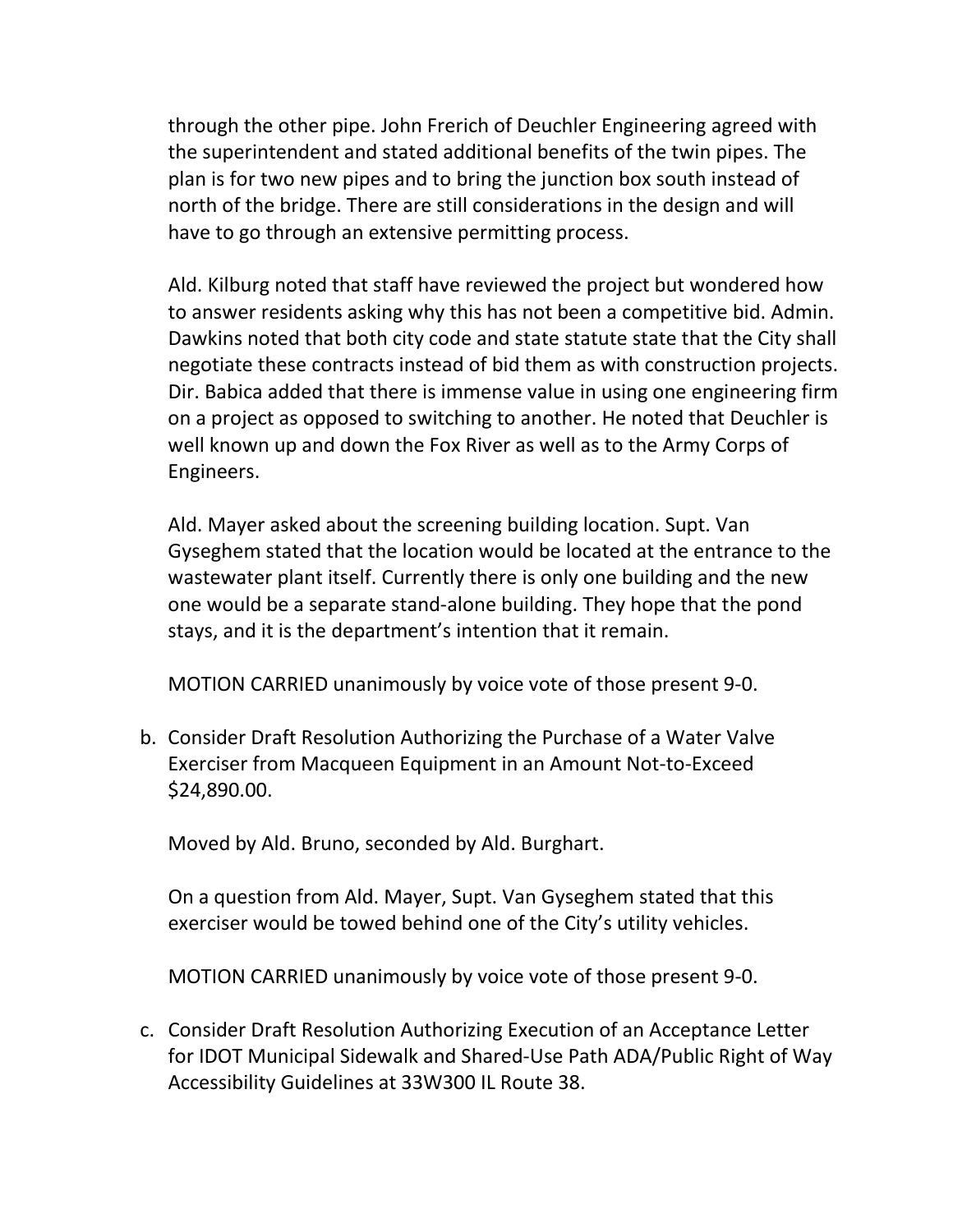Moved by Ald. Marks, seconded by Ald. Kaven.

There was no discussion.

MOTION CARRIED unanimously by voice vote of those present 9-0.

d. Consider Draft Ordinance Authorizing Execution of a First Amendment to Communication Ground Lease By and Between the City of Geneva and Crown Castle GT, LLC.

Moved by Ald. Bruno, seconded by Ald. Burghart.

Ald. Swanson commented that this lease would be extended for an extensive period of time while the terms remain the same and asked if the City did or could request any changes to the terms? Admin. Dawkins stated that there has been negotiating between the City and Crown Castle on-andoff since 2017. While the negotiating involved various items, nothing has changed in the area the company is renting. Therefore, based on conversations with former City Attny. Radovich, it was hard to justify changes to those terms that remained the same. Ald. Swanson recommended that rent be increased every year based on the annual cost of living. Based on a consensus, the item will not be on the next City Council meeting and will be brought back at a later date.

There was no voice vote and no motion carried.

e. Consider Draft Resolution Authorizing a First Amendment to Tax Increment Financing Redevelopment Agreement with Riganato Old World Grille 700-720 E. State Street.

Moved by Ald. Marks, seconded by Ald. Swanson.

On a question from Ald. Mayer as to why the restaurant owners did not provide a waiver, Dir. Tymoszenko stated that the applicant told her that they had issues with the contractor and did not complete the contract with the contractor. The contract has been terminated and submitted for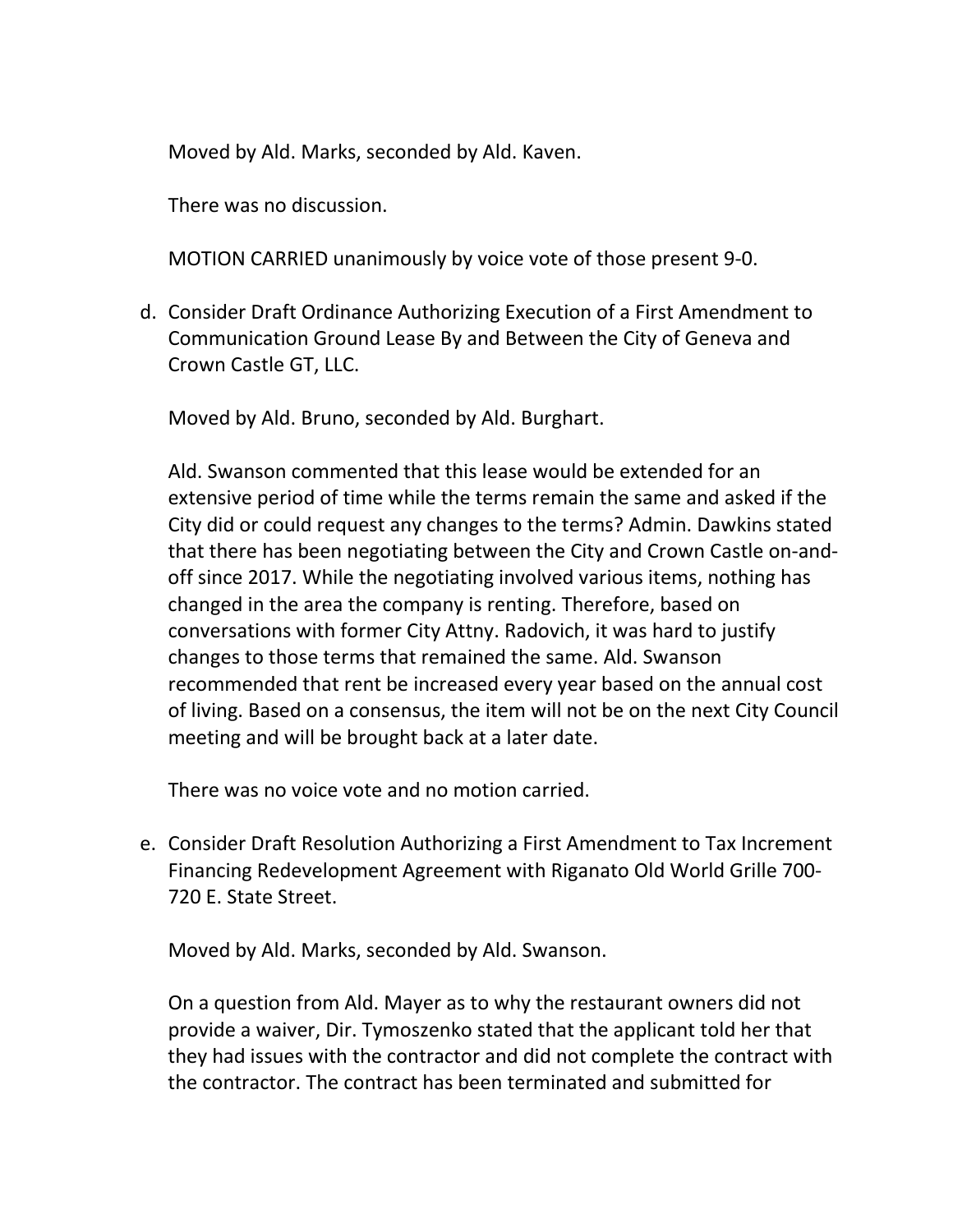reimbursement. However, they had submitted for reimbursement with some items missing. Additionally, they submitted for reimbursement prematurely due to the fact that the permit was not closed out by the City because the landscaping was not completed. The applicant asked for additional funds to complete the landscaping as they could not go back to the contractor for the lien. The lien waver is part of the reimbursement procedures which the City could not pay on unless that section was changed. The applicant was not present at the meeting to provide additional information.

A motion was made to table this item until the next Committee of the Whole meeting by Ald. Marks, seconded by Ald. Swanson.

MOTION CARRIED unanimously by voice vote of those present 9-0.

- **5. Public Comment / New Business**  None.
- **6. Closed Session on Collective Negotiating Matters Between the Public Body and Its Employees or Their Representatives (5 ILCS 120/2(c)(2).**

Moved by Ald. Marks, Seconded by Ald. Bruno.

Roll call: AYES: 9 (Bruno, Burghardt, Hruby, Kaven, Kilburg, Maladra, Marks, Mayer, Swanson). NAYS: 0 ABSENT: 1 (Kosirog) MOTION CARRIED